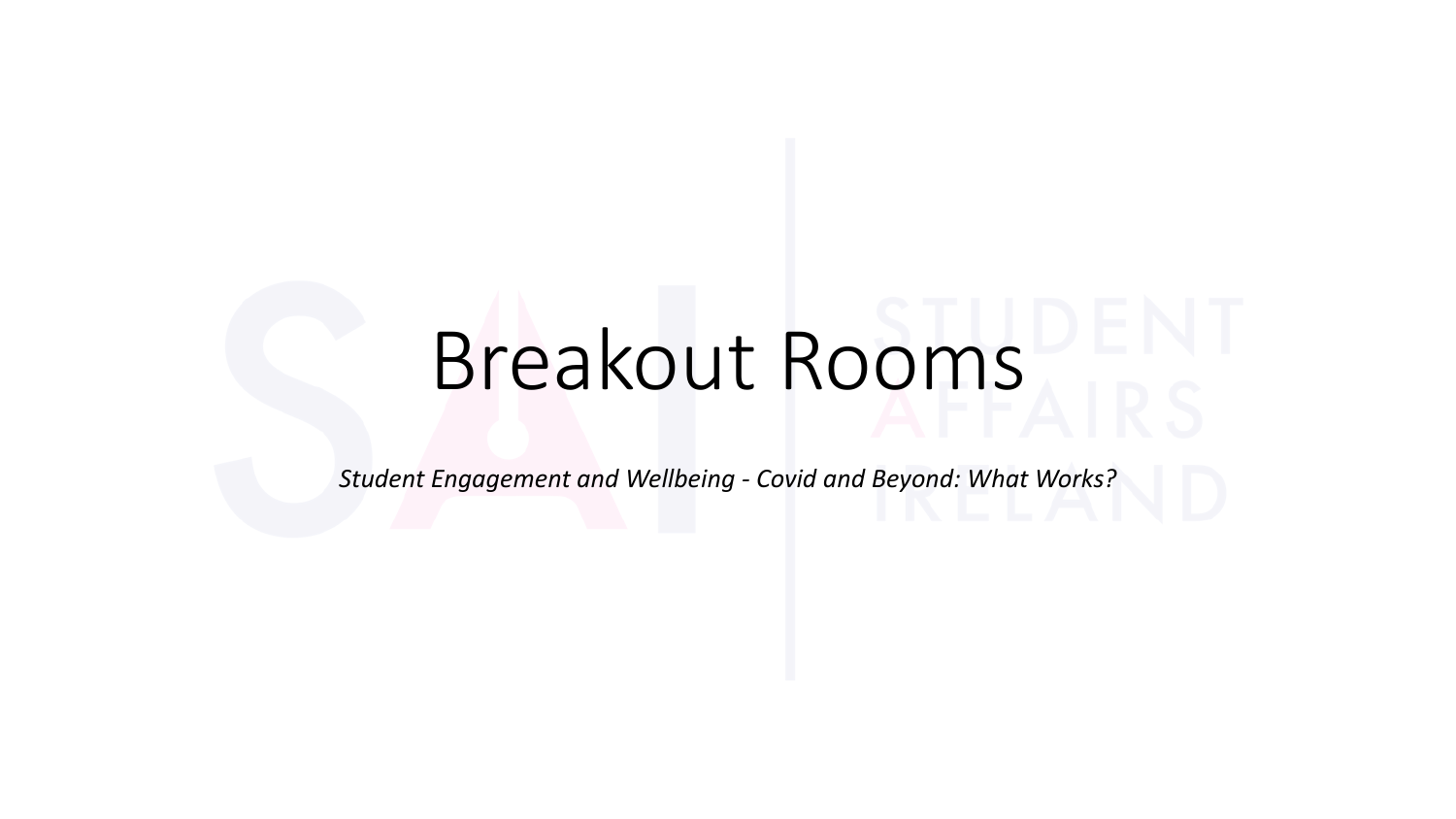## 15-minute break out group

Main role is to ensure that people are being heard and that a variety of group members are having an opportunity to speak.

- Please Nominate a Speaker & Chair and record the groups responses on slide
- While the group are discussing the question fill in the slide with the group responses
- Do not download the PowerPoint PLEASE edit online, the slides will be made available after today on the SAI Website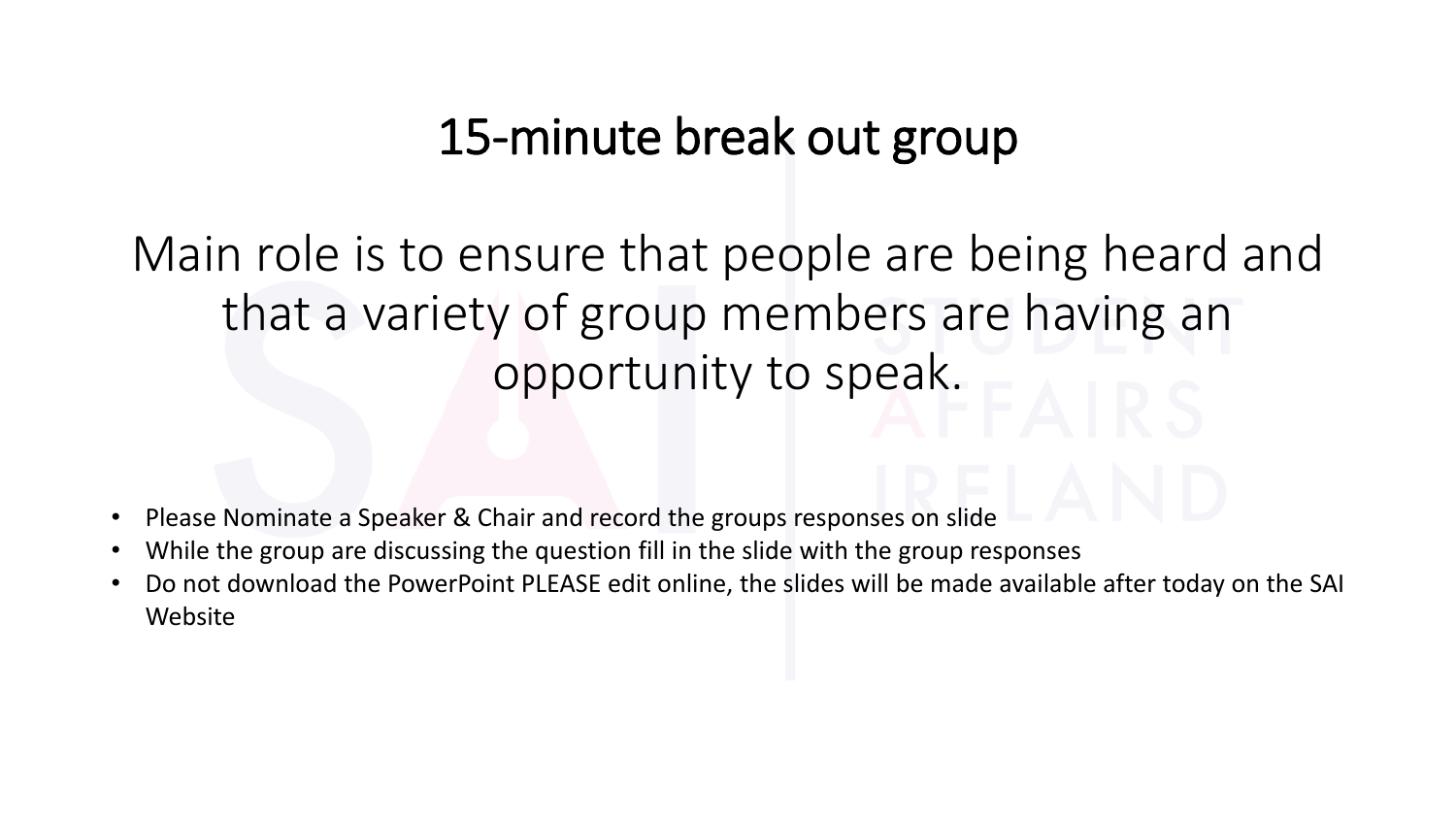### **Instructions: Work in groups for 15 minutes, select a facilitator**

Suggest activities or opportunities that will enable students to have a positive, engaging experience. Participants are in pre-selected breakout rooms based on the following roles and focus

**Social support and Engagement | Academic and Learning Support | Health & Wellbeing | Digital & Administrative Support**

Include suggestions on the prompts below most relevant to your role:

A. What worked for you? (Be as specific, with rationale as to why it worked)

B. What approaches are you adopting / prioritising for the year ahead (including Orientation / Induction)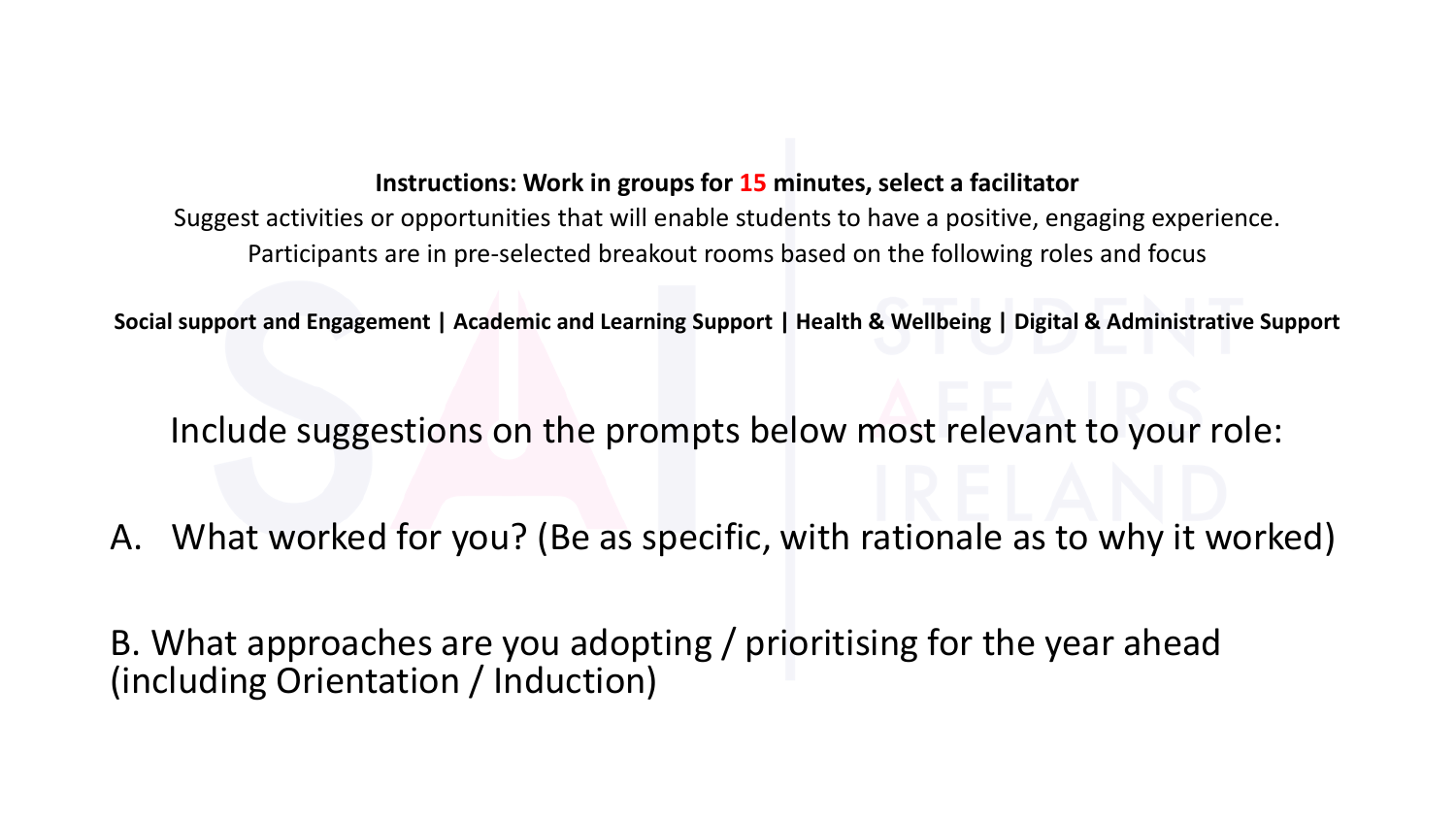Breakout Room 1 - Social support and Engagement Student Engagement and Wellbeing - Covid and Beyond: What Works?



- Simple but effective resource –
- vouchers to students for bookstore or College hoodie sense of community / belonging (TCD)
- Faculty-based peer support groups for mature students hour long sessions on Wed and Friday on Teams hoodies frequently worn building sense of community and support across all years; Friends made online and a sense of excitement about returning next year (TCD)
- Student ambassadors peer support from people in course from higher years class reps organised it themselves 4th years onto the 1st years. Ambassadors coming on for next year – are current 1st years and are talking about that experience (IADT), S2S a good example in Trinity
- Peer Mentors meeting informally with first years on zoom Successful in that students did engage by turning on their mics and cameras Also, mindfulness was made available to students at different times in the week. Also photography competition and recipe competition with International students [\(finbarr.oleary@tudublin.ie\)](mailto:finbarr.oleary@tudublin.ie)
- International students rota to make telephone contact with them every week to see how getting on
- Used various online platforms such as metimetre to encourage student engagment and interactions
- Introducing first and second years to Student Services 2021/22: Planned monthly engagement mornings. Working with business in Maynooth campus to give student discounts<br>and Maynooth merchandise to draw them in. Students wil services will introduce themselves. The focus will be on first and second years, while reminding the rest of the student body of the services. Maynooth University<br>(jennifer.boltonarbeit@mu.ie)
- Give more information in advance of them coming to college put it on video prerecord a lot of it available for parents, available for students when they come on campus.<br>Students Union run on campus events treasur
- Prolon the induction 1st year programme renamed and rebranded other students need it too from other years. 4 years to join societies etc. (IADT)
- Healthy campus fitness programme. Yoga, comedy festival, mood watchers, silver cloud CBT programme (IT Sligo)
- **Interested in getting involved in roll-out and Lunch and learns :**

[dawn.oconnor@iadt.ie,](mailto:dawn.oconnor@iadt.ie)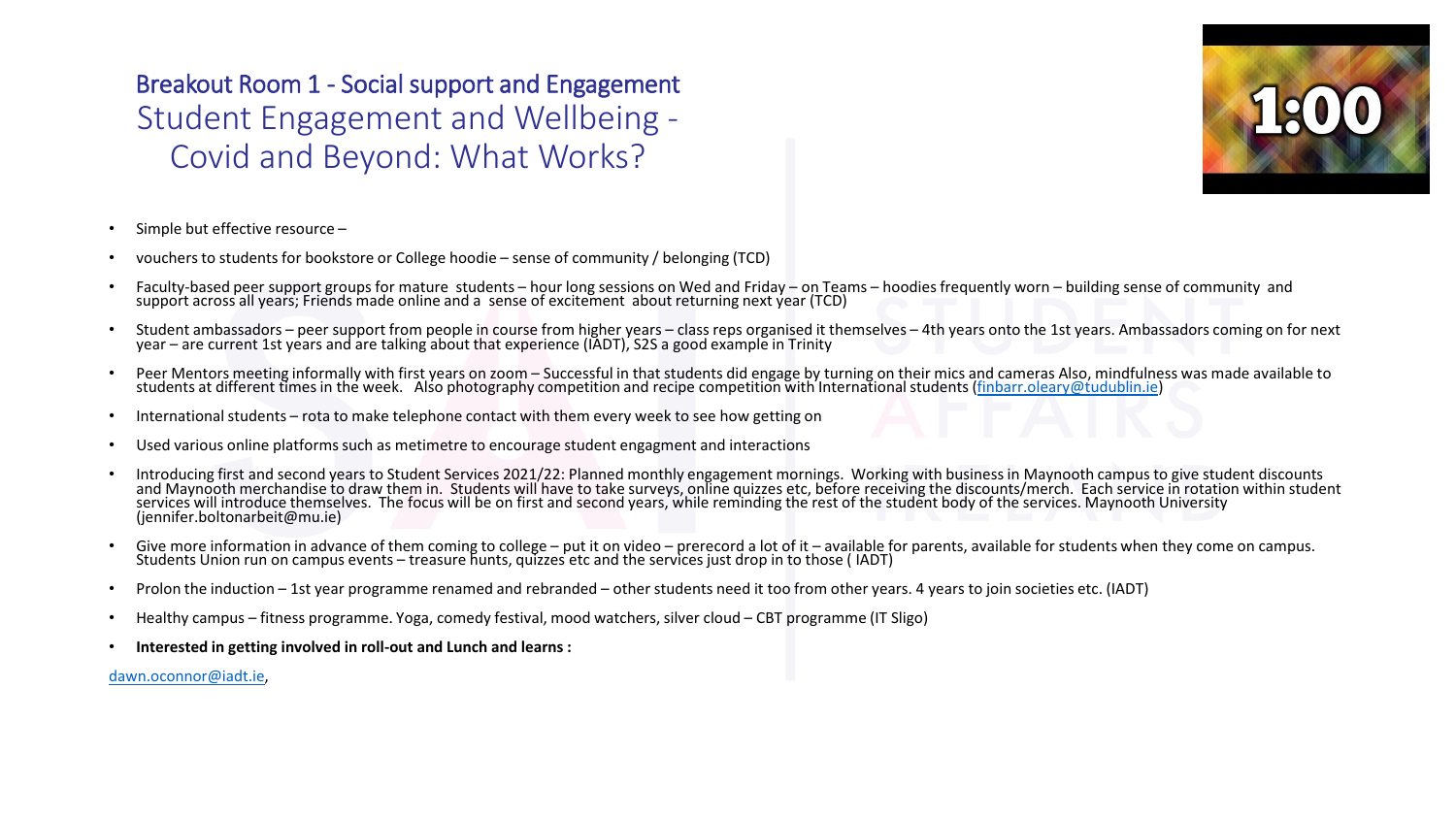## Breakout Room 2 - Social support and Engagement

### Student Engagement and Wellbeing - Covid and Beyond: What Works?



- Recording live events sessions for access later at their own time to build a bank of resources. (Website or Moodle)
- Student hub through Moodle to get relevant information about all student support and academic services (videos etc); Examination hotline for support
- SU "I hate Monday's campaign" for light relief and interaction with students (quizzes, games, comedy sessions); Every Monday. Feel good Friday for activities
- Videos from each services on how each member is staying safe and sane
- Regular coffee sessions (all service providers/staff) to build community among the services
- Keeping the virtual space alive to expand audience and reduce cost
- Informational events and regular update webinars for information; Themed coffee mornings and quizzes, games Abigail Odekeye [\(aodekeye@tcd.ie\)](mailto:aodekeye@tcd.ie)
- Regular informal one-on-one chats with students to check in (To be kept up)
- Skill sharing sessions; collective study sessions (Pomodoro sessions; stop for 25-minute breaks for students on zoom)
- Bear in mind transition for everyone (both first and second year students are new in person next year)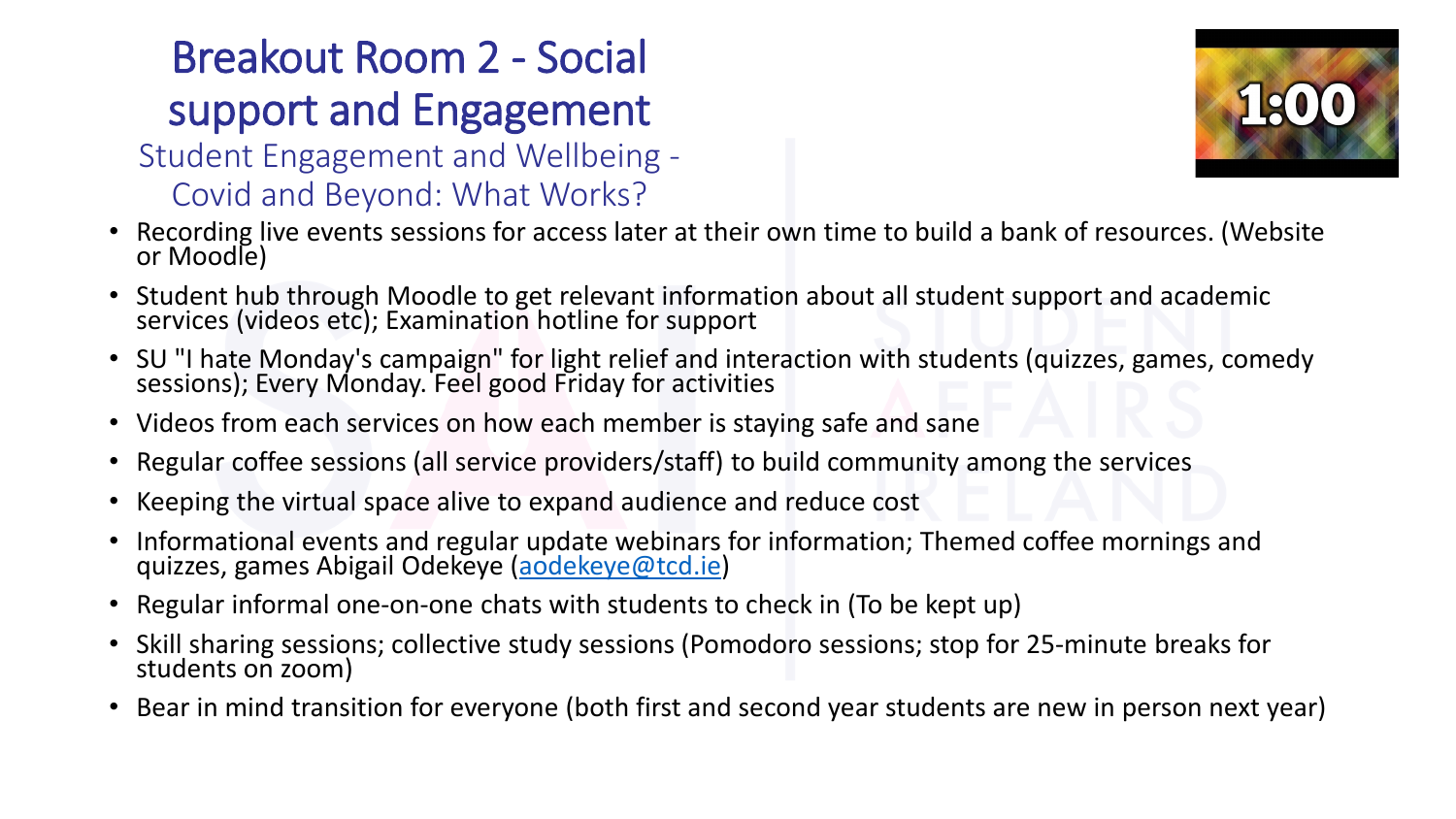## Breakout Room 3 - Social support and Engagement

Student Engagement and Wellbeing - Covid and Beyond: What Works?

#### **Maggie, GAP UCC:**

- Covid Stories #ThisIsUCC
- Nurturing Bright Futures
- #MadeInUCC Videos
- Virtual Open Days
- LinkedIn Learning Free Licenses
- Graduate Attributes and Values Student Profiles
- GAP Infographics Interactive, downloadable exercises and worksheets

**Carol, GAP UCC:**

Student Success Zone SilverCloud Tool Covid Student Stewards Animated Video series (Mental Health, Growth Mindset, etc.) Instagram Takeovers Everyday Matters series Infographic content for Keep Well website PG Interdisciplinary Hackathon Student Experience Showcase Give it a Go Festival (Societies) Transition In Programme for incoming

and returning international students

### **Kai Fic IADTSU:**

- **Centralising information** (one platform, not multiple platforms, or
- same information on all)
- Organising a recurring **social event** every fortnight
- Creating short **videos** to demystify **support services** and put a face to each service
- **Prizes**/competitions
- Facilitating support s**taff/student communication** (Zoom etc.)
- Recording
- sessions/webinars/workshops.

#### **Iona DBS:**

-

-Big presence on social media. Instagram lives, virtual common room, videos

-Creation of different types of events, Virtually, evening, daytime... (themed weeks, workshops, roundtable talks, Friday events, events focus on allowing conversation between student making friends.)

#### **Imelda – WIT**

- Focusing on social media campaigns with initiatives like motivational Mondays which focuses on Students mental health as well as self-development.
- Focusing on reels and TIK TOK with student information and getting all sections to speak e.g. Counseling, chaplaincy etc.
- Sending out resources via WhatsApp to student mentors to pass onto first year students eg. Dates for exams, disability info etc.
- Created podcasts and got students to speak about their experiences Aswell as staff

**Conor- WIT (**cphelan@wit.ie)

- StartWIT Online Orientation (First years) - Ongoing orientation online Pre Xmas (First years)
- EngageWIT highlighting Student Supports (2-5years)
- Online workshops: SAF, Academic Writing,
- Themed Weeks first 6 weeks- Linked with WITSU and all of the student supports
- More use Moodle Platform-
- Communication on Students Supports - use of online forms eg:
- survey Mokey, Cognito Forms, Menti.com, slido.com
- Individual student meetings online via Zoom
- Just Ask information points



#### **Riona - NUIG**

Set up **Virtual Help Desk** for student/societies drop-ins Mon – Thur 2pm – 8pm. Will continue when back on campus to facilitate student in outlying campuses and on placement. **Posted 2000 gifts** to students: Christmas carepacks, society committee gifts, new international students, and final year good-bye gifts, arranged free easter eggs in the library and next week **positivi-tea** packs for study areas with teabags, goodies and positive quotes from students and societies.

Supported our societies by developing a suite on **online training modules**,and explored the possibilities of a wide range of platforms favourite Zoom and Discord. Hosted 1750 **society events** so far this year. with society activity by having a supportive presence and business as usual despite lockdown so have almost 1000 students on committees and 3500 new students joined. Approved a large number of new societies through the year to facilitate any student with an idea. Week-long on-campus orientation in semester 1 and reorientation in semester 2, March Meetups at lunch for each year and college to meet. Videos news-letters, explored new methods of communication and themed weeks. Hosted Virtual Society Awards, great engagement. Up graded our extracurricular student support portal and engaged new supports in a one stop virtual shop. Email riona.hughes@nuigalway.ie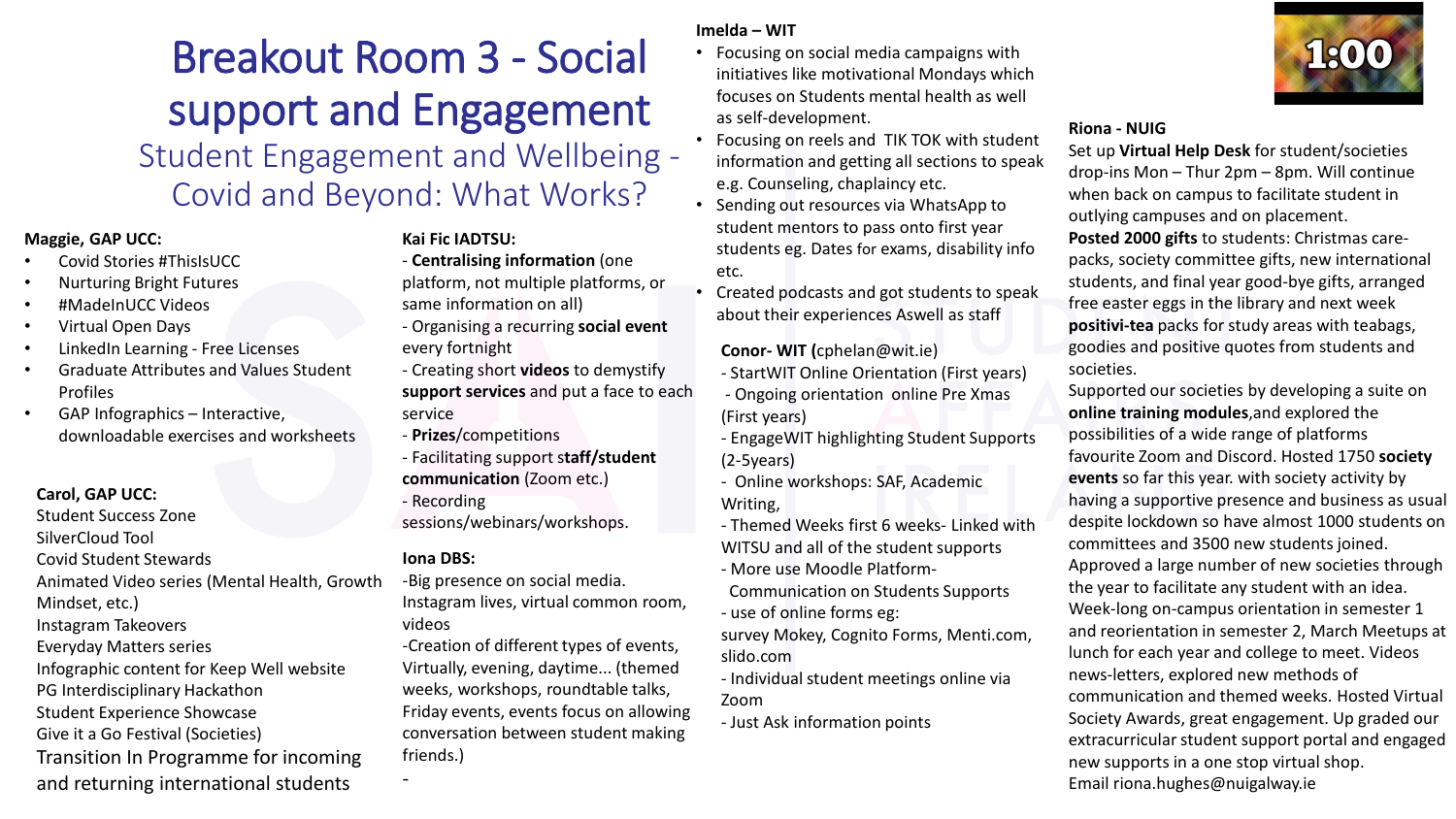## Breakout Room 4 - Social support and Engagement Student Engagement and Wellbeing - Covid and Beyond: What Works?

• Q1: - Regular informal coffee mornings – MTU Cork -Drop in Google Hangout-Sessions- MTU Cork Drop in Virtual one to ones MTU Cork Using social media to connect with students, regular posts, polls, Q&A, Student Takeovers- MTU Cork -Using tools as part of sessions to keep students engagement- mentimetre, music, group chat groups, staff can leave sessions and allow students to engage themselves -peer perspective in classes e.g. on placement and get peer feedback, allows for informal engagements – UCC Careers - Student online pre-placement boot camps, meet many students in one session 'Gearing up for Success' - UCC Careers -Conquer your career anxiety – UCC Careers -Weekly Career Cafe – UCC Careers -Online academic workshops- large jump in numbers attending- all - New digital assets as events/sessions are recorded – UCC Careers and all -Student Supports Podcasts- use of polls in sessions and Q&A - WIT -Improving students digital skills, accessing digital resources - all

• Q2

-Blended approach, allowing students to get used to being back on campus -Meeting students in smaller groups, one to one contact -ice breaker sessions in person



- anxiety with meeting people in larger groups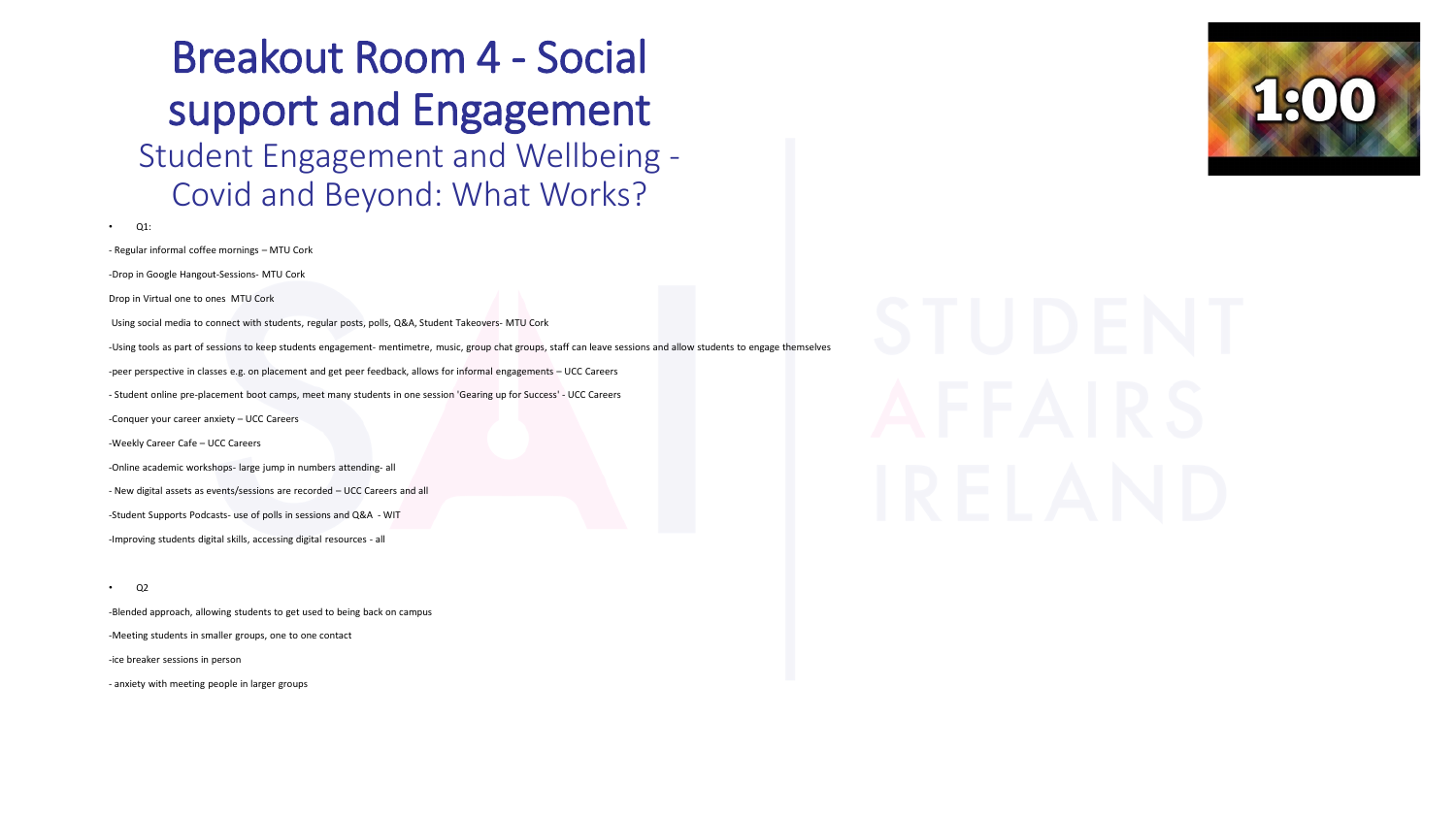## Breakout Room 5 - Academic and Learning Support

Student Engagement and Wellbeing - Covid and Beyond: What Works?



- Personal Connection with Students (Signpost to necessary support) (TU Dublin)
- Reaching out to students by phone person touch, issues were easier to raise (proactive) (TU<br>Dublin)
- Using the online virtual meetings effectively [Remote support, have t](mailto:IADT-learningdevelopment@iadt.ie)his as an option going forward (Reduce anxiety, convenience) ([IADT-loreto.meagher@iadt.ie](mailto:IADT-learningdevelopment@iadt.ie) Loreto Meagher)
- Referrals between service groups (IADT)
- Online Modules Go to guide for hybrid learning (key skills for Academic Learning) develop this and pool our online resources (IADT)
- Integration of our systems with MS Teams made resources more accessible (ALL)
- Learning Study Skills Profiling for 1st Years (LIT)
- Flexible assignment for students take home exams, continues assessment etc (ALL)
- Laptop Loan Scheme (NUI Galway: grace.mannion@nuigalway.ie)
- In person orientation for 1st years making friends on Day 1 (NUI Galway: grace.mannion@nuigalway.ie)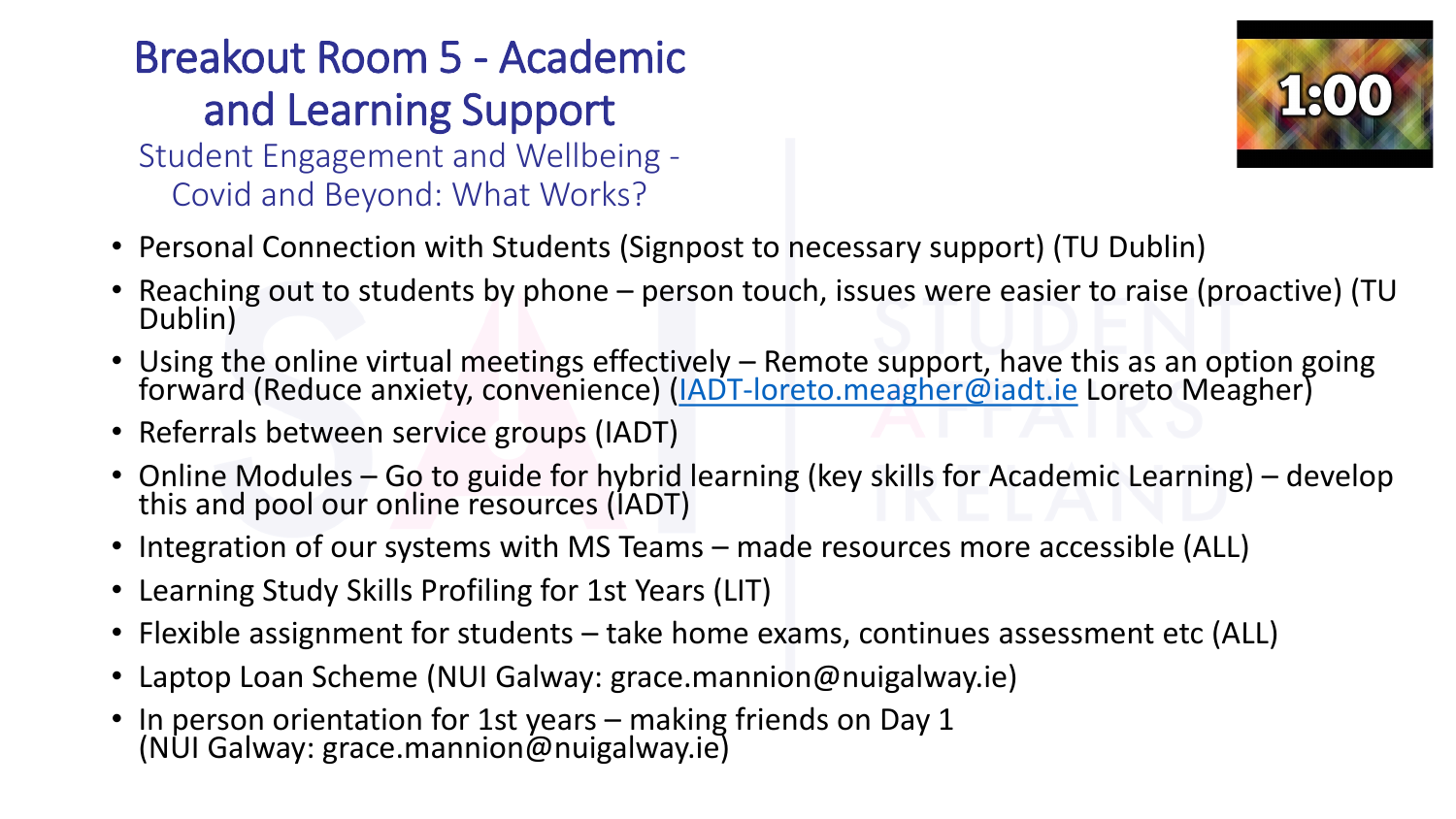## Breakout Room 6 - Academic and Learning Support

### Student Engagement and Wellbeing - Covid and Beyond: What Works?



A. What worked for you? (Be as specific, with rationale as to why it worked)

- The basics – ensuring weekly touching base (email/Teams) with students, more than normal, esp. 1st yrs –<br>check in, and support that way as didn't see them till after Xmas. (St Angela's)

- Virtual open days and Orientation – did follow-ups (email/phone; most liked to meet online) (St Angela's)

- Student Engagement Officer – did online events; met all yr grps; prioritised 1st yrs; Ss reported finding X<br>things difficult (e.g. Ss embarrassed to ask qs); SEO reported back; worked on supporting Ss to deal with<br>diffic

- Used COVID financial supports and student funds --> enabled facilitation of additional academic help – small grps and extra tutorials (St Angela's)

- Engaging through Teams – regular appts and follow-up emails; cameras on or off? Continuing Ss – easier to turn on cam; new 1st yrs, more reluctant (choice given) (CIT)

B. What approaches are you adopting / prioritising for the year ahead (including Orientation / Induction)

- Stage 2 Ss – some kind of welcome to campus and many haven't been to campus (not a replication of Orientation but something that would be appropriate for this group) (UCD)

- TT some more warm-up/breakout sessions for Ss; Ss want to engage with each other more this will be timetabled for them (CIT or St Angela's?)
- Fear of asking questions using anonymous polls, etc. may help (St Angela's)
- blended approach to student support (UCD)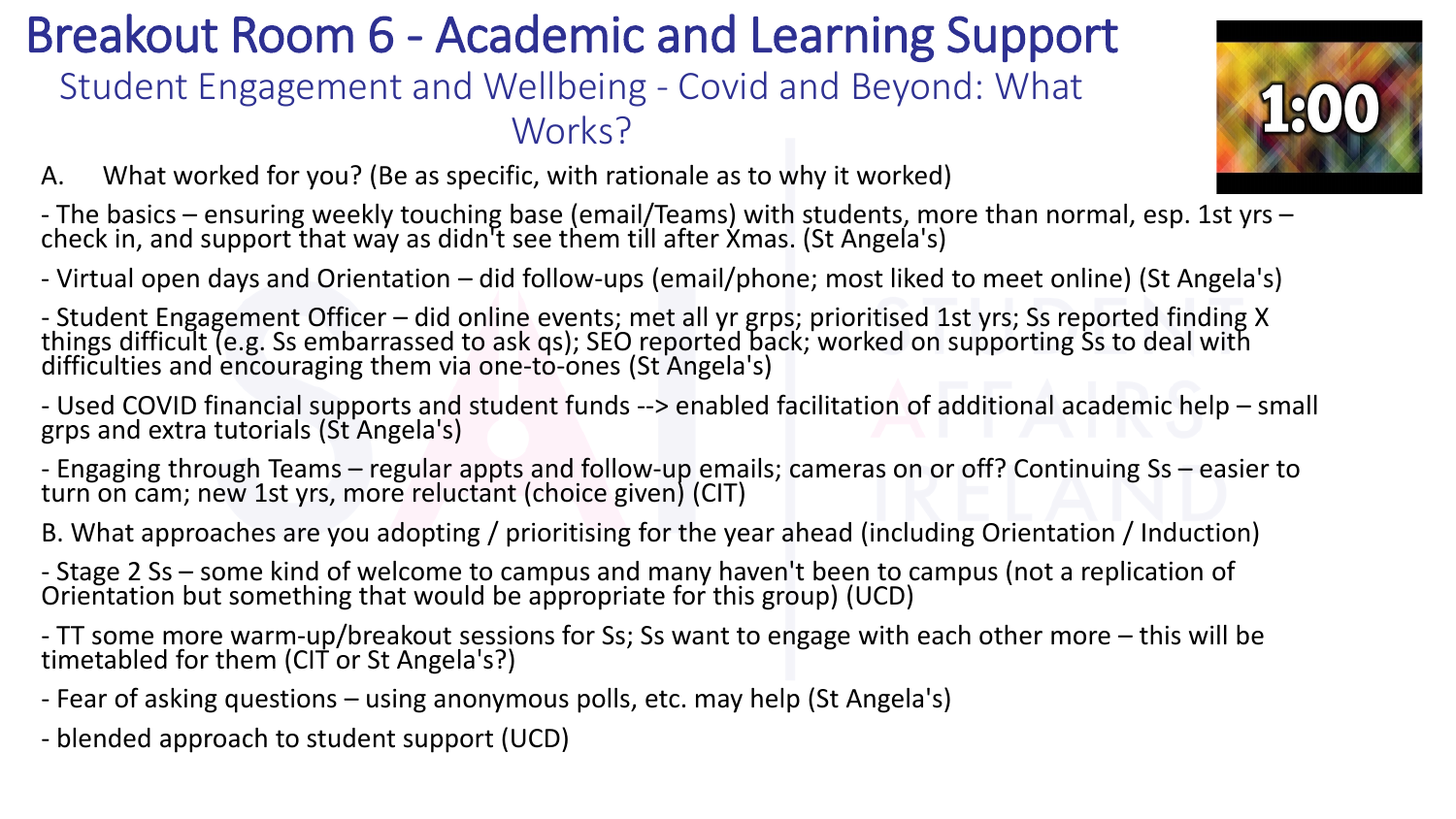### Breakout Room 7 - Health & Wellbeing Student Engagement and Wellbeing - Covid and Beyond: What Works?



### • **What worked for you?**

- Social media to engage with students, liaising with Students' Union
- Follow-up calls with students who had engaged with student health service
- Goody hampers for students diagnosed with COVID and living away from home (IADT)
- MU Student Help Desk proactively contacted students identified by academic departments struggling / opt-in
- Social activities such as open mic nights, online cafe, drop-in sessions ( TU Dublin British Institute of Modern Music)
- Peer Mentor use extended further into academic year (UCD)
- 'Feel Good Friday' collaboration between Students' Union and TU Dublin health/counselling/chaplaincy with activities and messages
- Some students found it helpful to engage with support services online (counselling, mental health supports, etc)

### • Plans for Orientation/induction

- TU Dublin 'Wellness Orientation' possible introduction of wellness module
- Possible health focus on welcome packs Maynooth
- Disability awareness information during Orientation 'First Year Matters'

Attendees: Colleen Doyle & Ruth Killeen at Maynooth University Student Services (<u>student.support@mu.ie</u>); Jason Last at UCD, IADT, TU Dublin, BIMM,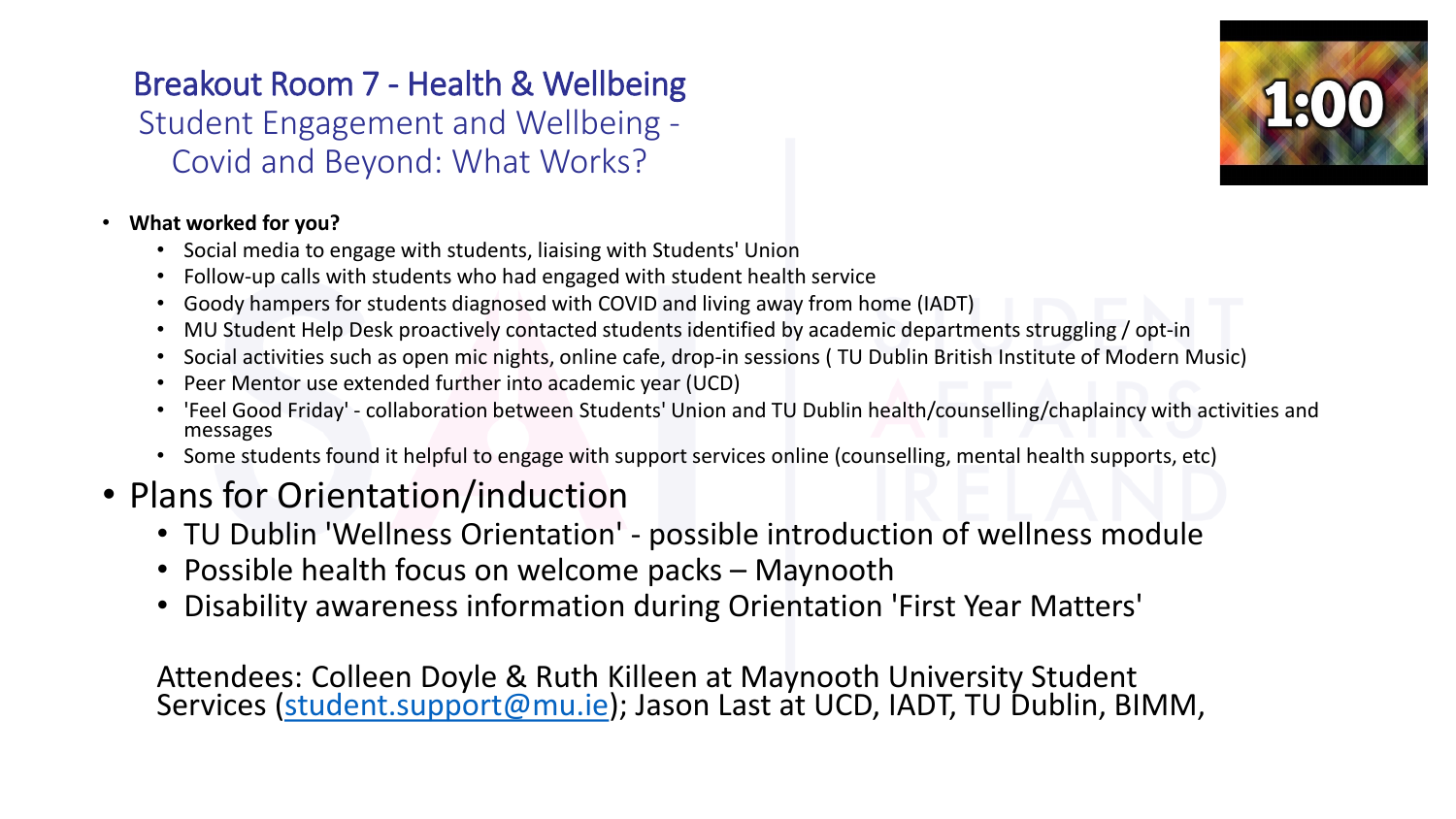Breakout Room 8 - Health & Wellbeing Student Engagement and Wellbeing - Covid and Beyond: What Works?



- Online Programmes
	- virtual gym programmes, fun runs, scholarship webinars, step challenges (MTU Cork)
	- strava groups, healthy food made easy course, Lunch time meet ups- college & year specific (NUI Galway)
	- Be Well Workshop- 4 weeks delivery to 1st years on MsTeams (Carlow College)
- On campus orientation 1st years (3 days)- (NUI Galway)
- Outreach calls to incoming first years (domestic / international) & those diagnosed with COVID- medication/shopping (NUI Galway)
- Skills for life workshops around health & wellbeing/ mental health/ study tips/exams etc (NUI Galway&<br>Carlow College)
- Collaboration Themed Weeks (student health & wellbeing, SHAG week etc.,) with Students Union/ Societies/ Clubs /Student Services
- Initiatives-
	- packs to first years help to study from home (tea, t-shirts etc.), (MTU Cork)
	- secret santa, easter egg initiatives, Positivi-Tea Campaign (upcoming), photo competitions, final year gifts (NUI Galway)
	- Cara Connect/ Holiday Hangout (international students)- peer to peer to combat isolation (NUI Galway)
- Going forward- re-orientation for all years- particularly 1 & 2

Group Members- Aisling Harrington –(NUI Galway [aisling.harrington@nuigalway.ie\)](mailto:aisling.harrington@nuigalway.ie), Norma Buckley- (Munster Tech University Cork), Martina Kelly (Carlow College)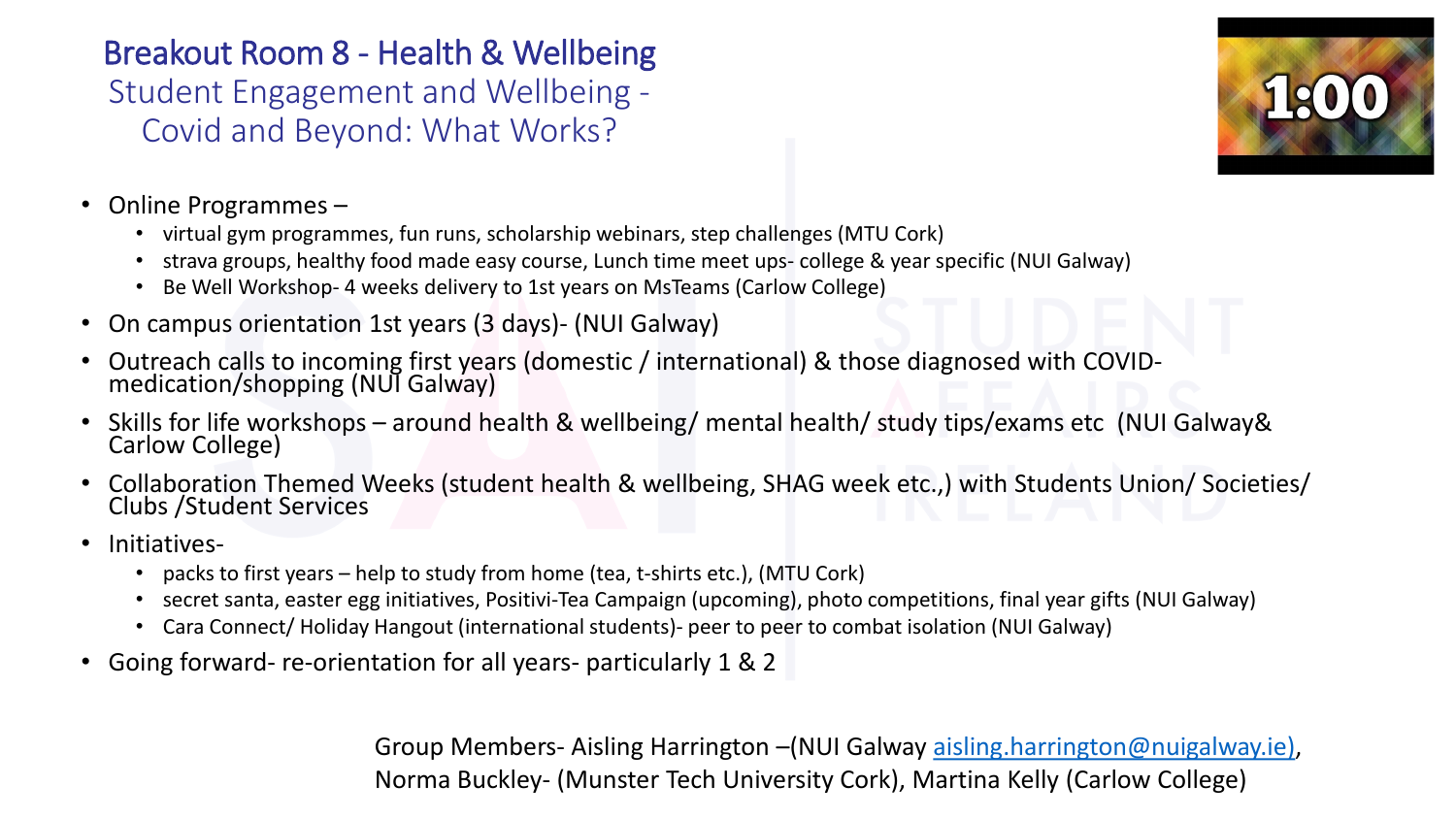### Breakout Room 9 - Health & Wellbeing Student Engagement and Wellbeing - Covid and Beyond: What Works?



### **DBS**

International students – weekly social events, games, activity sessions zumba & yoga, round table discussions – sexuality, mental health. Supported by counsellor. SU and student experience team.

### **LIT**

Student Counselling – welcoming of slower pace, mental health recovery time. Re-opening of the world brings anxiety. An increase in mood disorders. Attending online classes in difficult spaces. Identifying student who are de-stressed - motivation and participation for 1st and 4th years is an issue.

Active consent training with NUIG. *PROPEL* framework. Panning for workshops in September.

#### **MTU Cork campuses**

Societies – 30 online societies with over 400 student run activites, meeting and events. Workshops, guest speakers, games nights, performances, competitions, cultural nights, quizzes, fundraisers and more. Peer social space.

Health & Wellbeing <http://www.mycit.ie/healthandwellbeing> – Encouraged students to **Be Active, Create Connections** and consdier their **Emotional Wellbeing.** Posted packs out to 450 students. Academic calendar, merchandise, fluffy socks, sweets, herbal teas. Tactile connection to create a communication channel.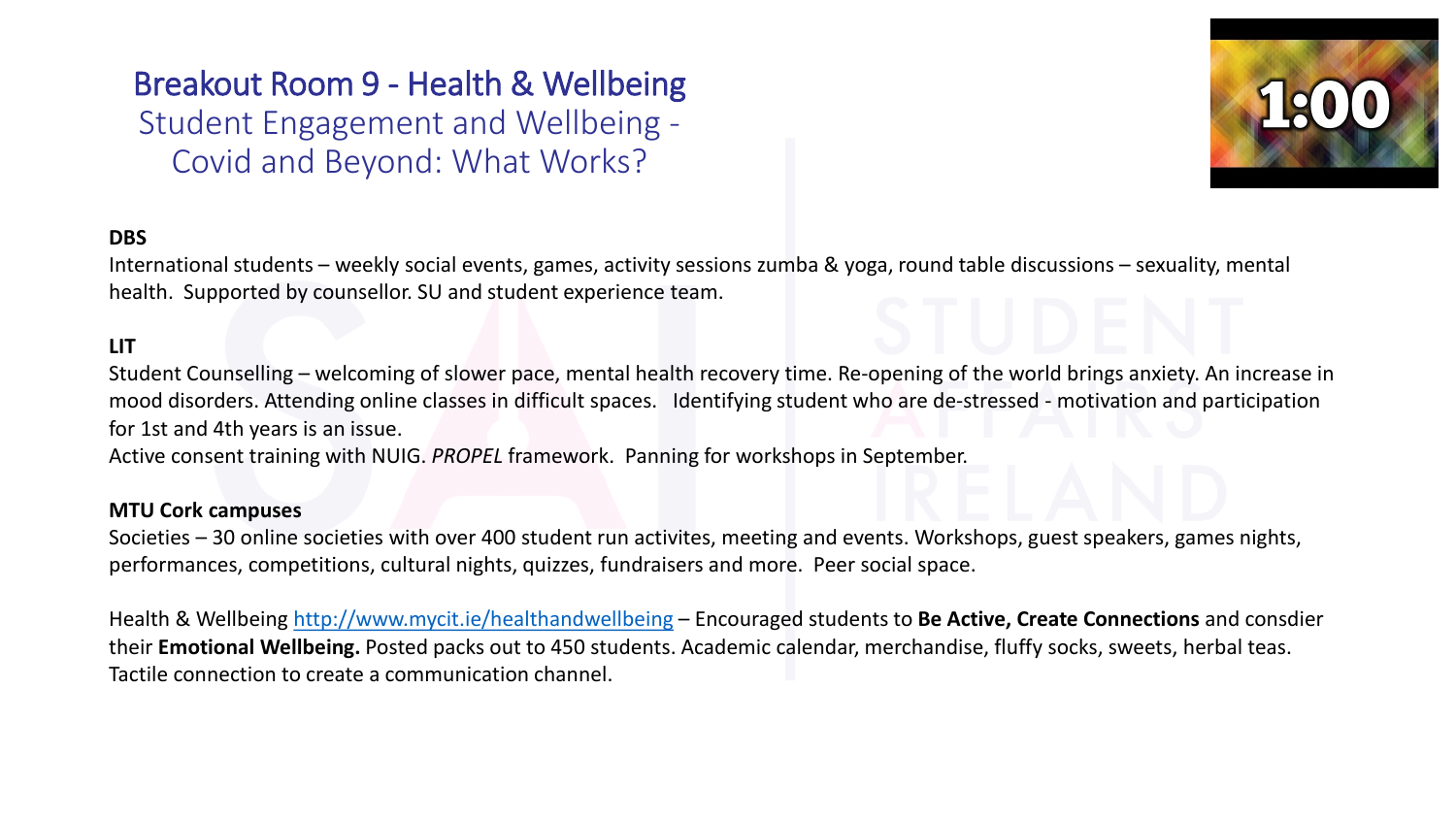Breakout Room 10 - Health & Wellbeing Student Engagement and Wellbeing - Covid and Beyond: What Works?



- Participation of student leaders and student body (online events). Student leading engagement
- SU (Maynooth) drove a lot of initiatives. Consistency of events. Students dipped in and out of virtual events. So much competition for attention. Same events running each week, same time same day.
- Peer mentor programme, faculty based. In groups of 3-4. Kept First Years engaged. Great feedback from this. Check-ins every third week to cover health and wellbeing. Collaborated over a variety of platforms, once matched on online system.
- Health and wellbeing initiatives, healthy eating instragram competitions, step challenges.
- SU care packs for distributions
- Small campus tours, virtual tours on website
- Role of clubs and societies on social media, very creative to help students make connections
- Work more collaboratively with access students with move online, All info in one place. Used Canvas to look at different supports available (exams, accomodation)
- Kickstart programme to help students find information, avoid bombarding.
- Student to student engagement very important. Has forced a rethink of how students are oriented into university life. In some institutions, induction will continue online as facilitates greater engagement sometimes.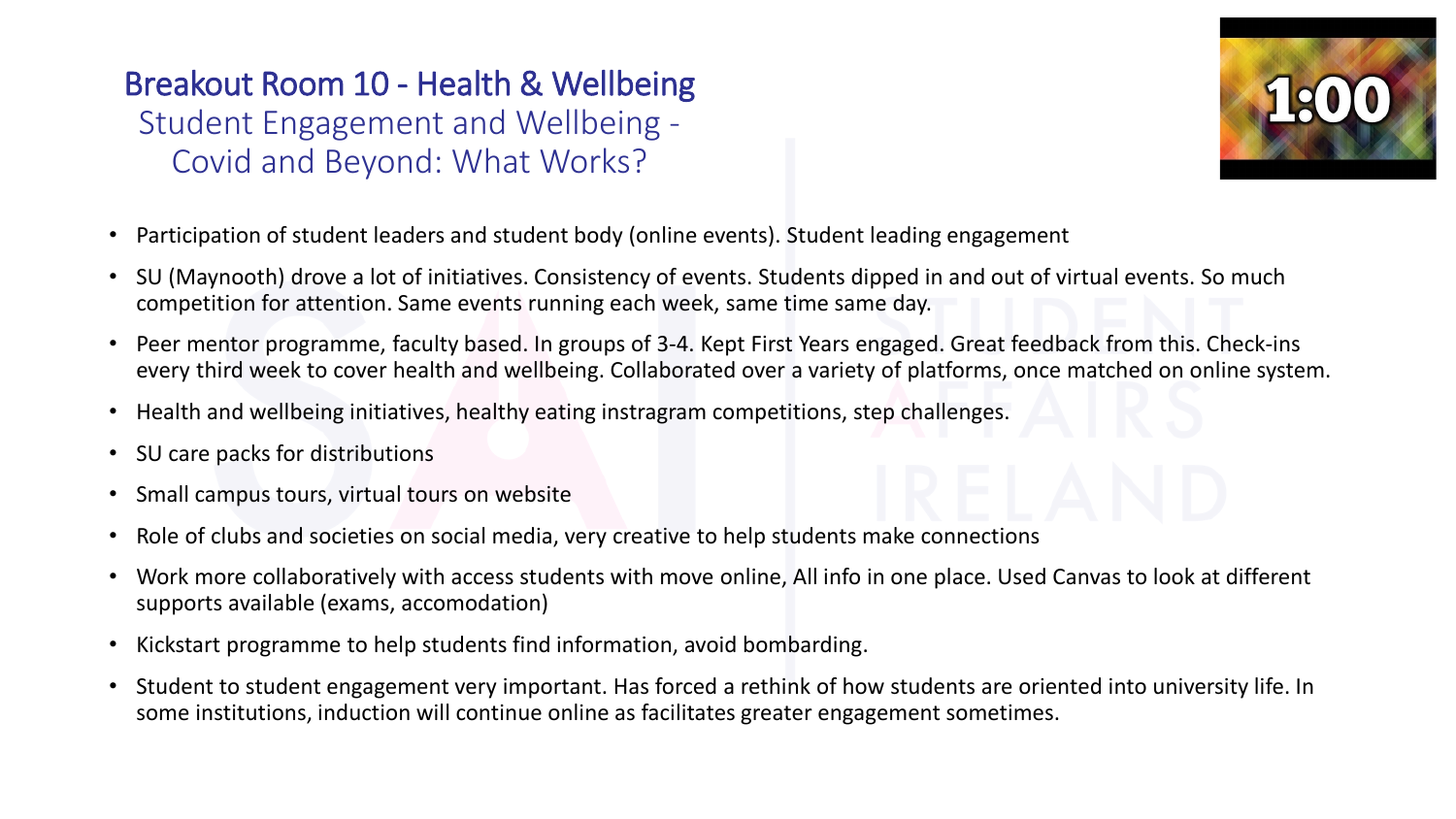### Breakout Room 11 - Digital & Administrative Support Student Engagement and Wellbeing - Covid and Beyond: What Works?

- Registration information sent by email All
- Orientation online was recorded and students could watch again All
- Interactive events for orientation with quizes and prizes
- Weekly workshops for careers higher attendance use of IT such as google meet, easier to share and update documents realtime - DBS
- Online employer events -DBS
- Workshops mind ed, exploring resilience and motivation and feelings around pandemic, other mental health seminars reboot
- Commuication Use of 90 second approach to give key information to avoid overload
- Immigration queries, used videos for information, recorded and present on line- TCD
- Drop in online coffee mornings, student ambassadors in open day long zoom open sessions- TCD
- Laptop loan schemes this supported a lot of students, schemes managed efficiently- ALL
- Phonecalls to students helped also to connect NUIG